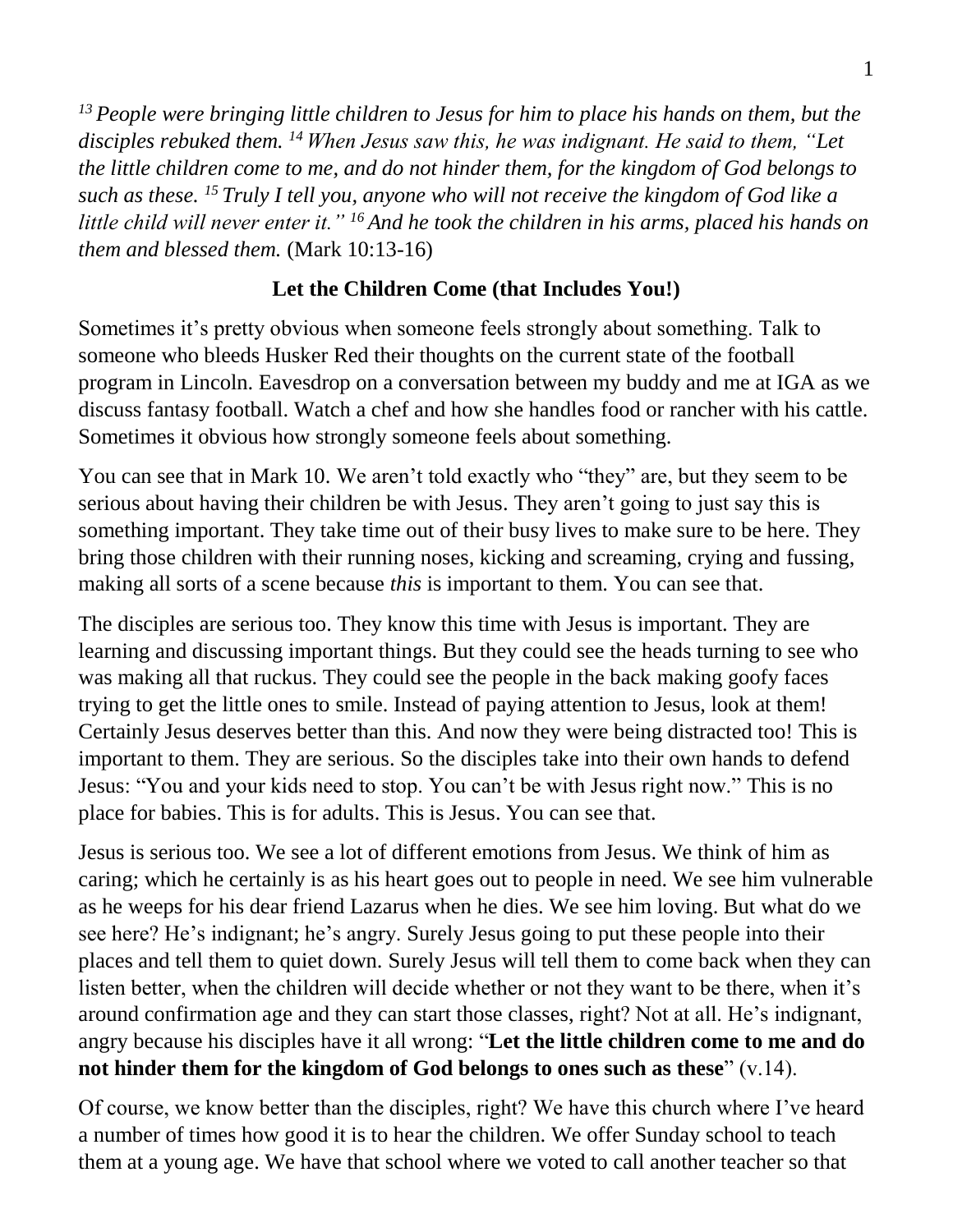we would not cut any grades because we want children from 3 years old through  $8<sup>th</sup>$  grade to be able to be with Jesus. And we still aren't done. We support our area Lutheran High School, NELHS, where students receive a Christ-centered solid education to prepare them for college and life. We send Congregation Mission Offerings to Synod where much of that money goes to the training of pastors and teachers so they too bring Jesus to more, especially children. Surely we aren't hindering anyone, let alone children, from being with Jesus, are we?

No, we aren't closing the door in people's faces and say who can and cannot enter. But do we hinder children with the attitude that we have while we are here in church? Children can tell if you are just going through the motions. Do we hinder our children with how you talk about church and being in God's Word? Do we preach forgiveness and love here but at home it's fighting, bringing up past sins, complaining about this person, talking down about that person? Is God's Word such a fixture in your life that it's a comfortable topic while you sit at home, when you walk, when you lie down, when you get up? Or does God's Word stop at the church and school doors?

We hinder our children when we tell them that their relationship with Jesus is the single most important thing for their life but then seem to allow everything else in life get in the way of being with him. Think of what we impress on them when being in God's Word is left to whenever we have time, there isn't anything else planned for that day, or when you don't have people visiting you. Think of the impression that we give to families and children when we don't seem to get really serious about their faith lives until they reach that age for confirmation classes. What about all the years before? What about the years after they are confirmed? And then, sadly we seem to think that we can guilt and shame them into coming back. But why would she want to? Or do we say very little waiting for some time later in life when maybe they will start getting more serious about being in the Word. You know, once they have their own family we can try again. But instead what he hears is that they must not care that much about me.

When Jesus sees what his disciples are doing he's indignant. But why? Because they are keeping these children from the one thing needful. He says, "**The kingdom of God belongs to such as these**" (v.14). The disciples have it all wrong! These little babies, these children are exactly the ones who need to be there with Jesus. For all of their cuteness and as adorable as they can be, children are just as sinful as you and me. Babies are the most selfish creatures constantly wanting and taking more. Greedy? Envious? Give a new toy to one child and watch how the sibling reacts. And instead of getting better with age, many of you have said it to me: wait until they are teenagers…And they are accountable for those sins too. As sad and heart-wrenching as it is to think about, if they weren't, children wouldn't die. But the wages of sin is death. They are by nature enemies of God who would much rather be anywhere else than here in his house.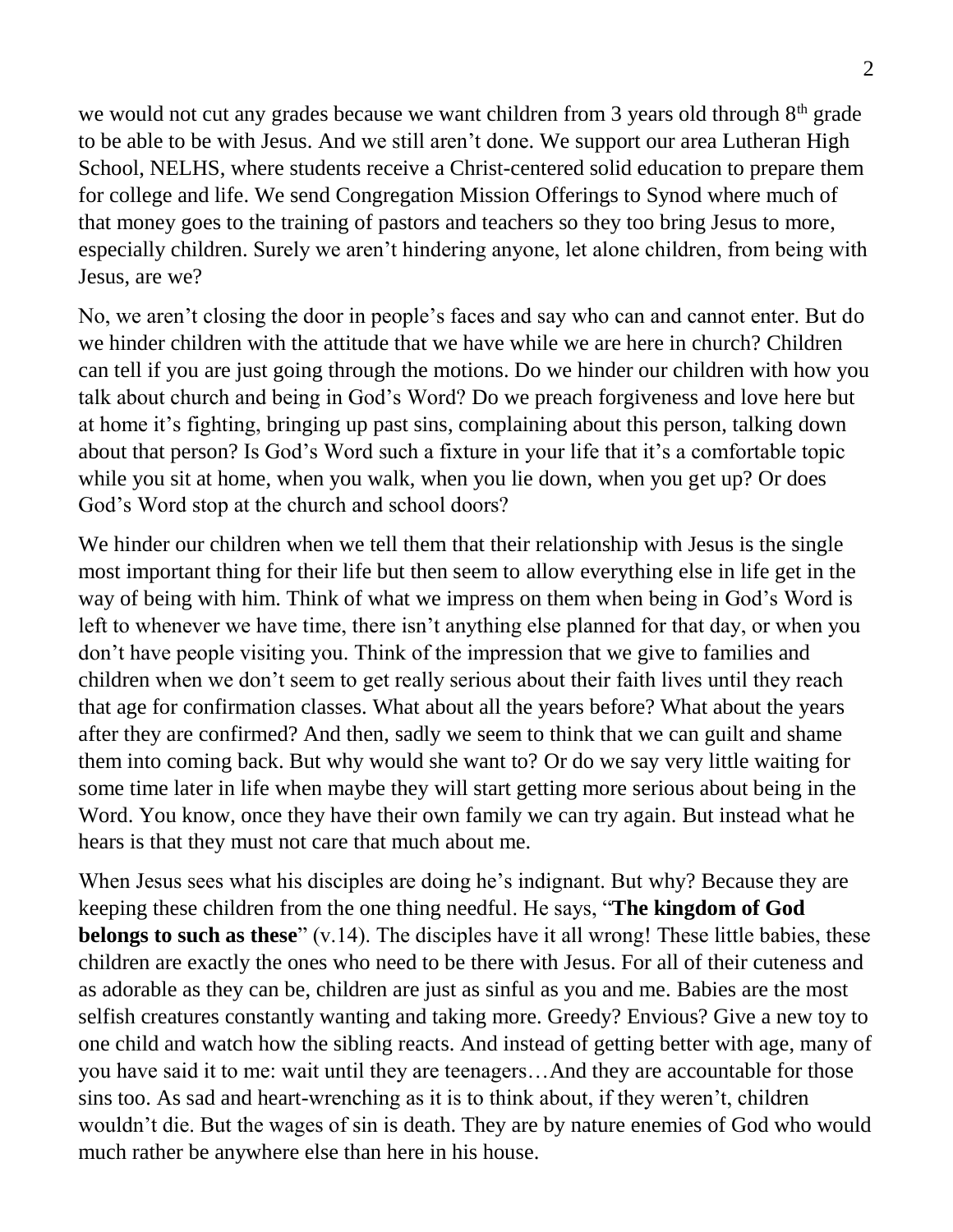Then again, it's not like we have improved that much with age either. I'm still easily distracted. We are quick to grumble and complain when things don't go our way. We get upset when someone else receives something we don't think they've worked hard enough for and did enough to deserve. We easily get bored and want to do something else. Too often we would rather be somewhere else. Like defiant children we buck against our Father's will for us and for our lives. When confronted with a sin and asked why did you do it, how often is it simply because you wanted to? It's not just the little ones who need to be with Jesus.

The disciples had that correct. Being with Jesus is serious. What they had wrong is that they thought the children needed to be more like them when it's the other way around. "**Truly I tell you, anyone who will not receive the kingdom of God like a child will never enter it.**" Jesus isn't saying that children are more likely to believe or more receptive than older people. Again, children are by nature dead in sin, enemies of God, and lost as well. So how do we receive God's kingdom like a child? It's blind trust. When in the middle of the thunderstorm dad tells his son it's going to be okay, the young child simply trusts. Receiving like a child means hearing God's promises and simply believing this is most certainly true. This doesn't mean there aren't any questions involved. Children asks tons of questions. But more often they are questions to clarify and learn not as a skeptic filled with doubt. Receiving the kingdom is singing out God's praises without a care if you are in-tune or not. It's unabashedly confessing faith that Jesus died for your sins; the boldness of children can be quite surprising. A child will remind mom and dad of their promise to get ice cream later trusting them along the way. That's prayer where we hold our Heavenly Father to his promises trusting that his will is right and best.

Let the little children come to me, Jesus says. And if we are to receive the kingdom like children, then he's not just talking about the babies and toddlers. He's talking to you. He wants to spend time with you. That's why while he invites to be with him, he comes to you. After all he is Immanuel, God with us. He's not ashamed to call you brother and sister; he's taken on flesh and blood to crush the devil's head and destroy his work. He doesn't hold us at a distance, he draws us closer to him. He gets into the dirt and grime of this world sharing in your weaknesses and wrestling with your temptations. He fights by your side and defeats sin for you. He doesn't throw you out with the stain of your sin; instead he brings you closer, takes your sin away, and washes you clean with his blood. He doesn't just say that he loves you, he shows his love that while were still sinners Christ dies for us. He rises from the dead and prepared a place for you because he wants nothing more than you to be with him forever.

So he takes the children in his arms, placed his hands on them and blessed them. While inviting you to come to him he brings you in. He steps into time and space, wraps you in his arms in the waters of baptism, and clothed you with his perfection. He places his hands